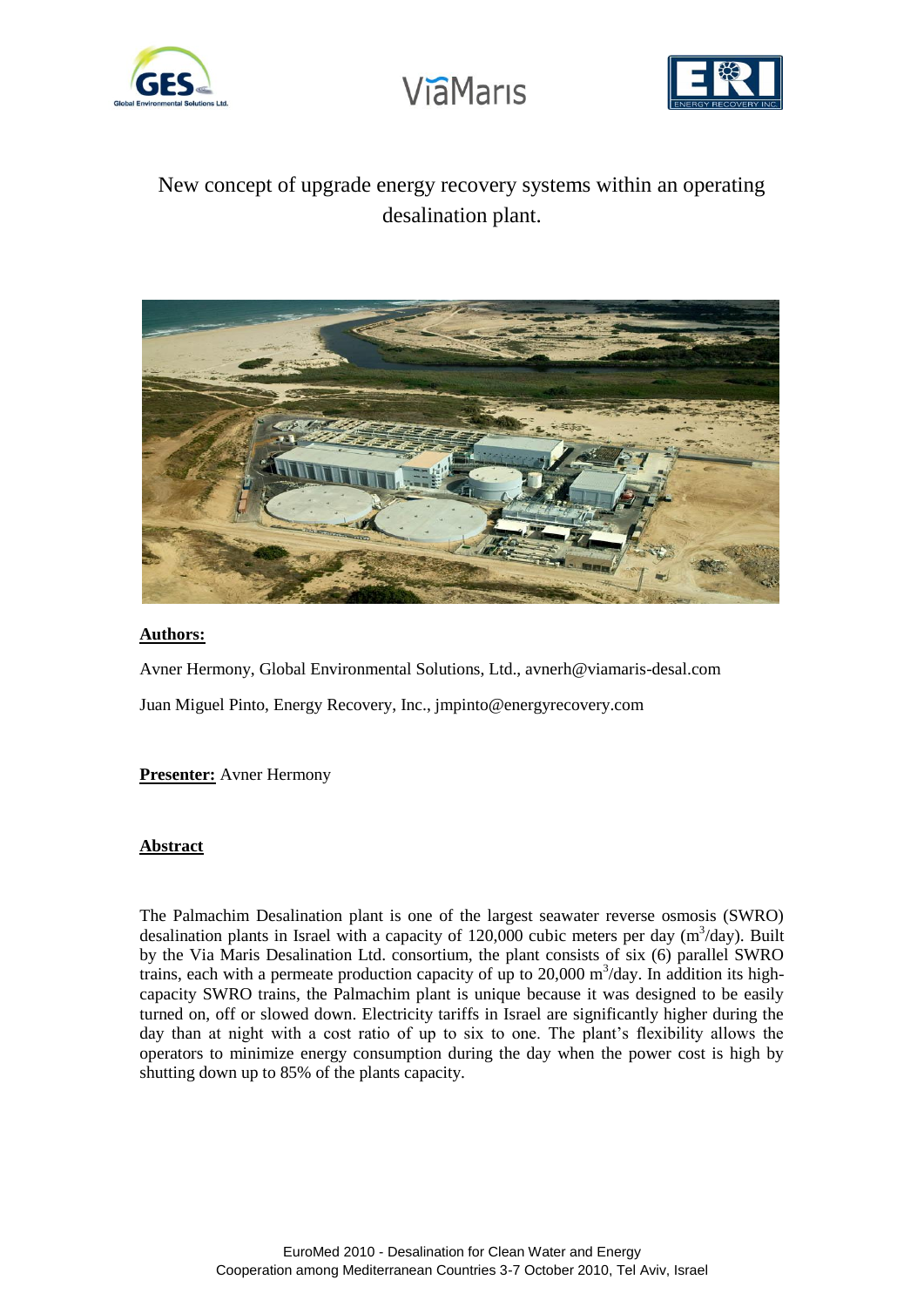





Each train has a dedicated high-pressure pump (HPP) equipped with an energy recovery turbine (ERTs) that rotates on the pump shaft. ERTs, also known as Pelton wheels, were standard equipment in SWRO plants designed and built in the 1990s and early 2000s. Very large ERTs, such as those in the Pamachim process, have two wheels (runners) which can be operated independently. The hydraulic efficiency of the ERTs at Palmachim is 88% and their net transfer energy recovery efficiencies (water to water) approach 76%.

Many plants originally equipped with ERTs have been retrofit with isobaric energy recovery devices (ERDs) to increase plant permeate production capacity and reduce power consumption. Isobaric ERDs are positive displacement devices that operate with energy transfer efficiencies as high as 98%. Each retrofit presents unique challenges. The Palmachim SWRO plant required an increase in production capacity, an improvement in energy consumption and a minimization of the capital costs for the expansion while maintaining high reliability and maximum operational flexibility.

The Palmachim owners decided to provide additional feed flow to the membranes with PX Pressure Exchanger ERDs and circulation pumps while continuing to operate the original HPPs, motors and ERTs without modification. This new hybrid energy recovery design requires that the ERTs, the HPP motors and the ERDs operate in balance at their best efficiency points and maintain the flexibility of starting and stopping on a daily basis. Other goals of the retrofit design were to minimize energy consumption and prevent overflowing, overloading or otherwise straining any of the system components.

The authors provide a detailed analysis comparing SWRO productivity, energy consumption, flexibility and reliability of the Palmachim plant before and after the retrofit.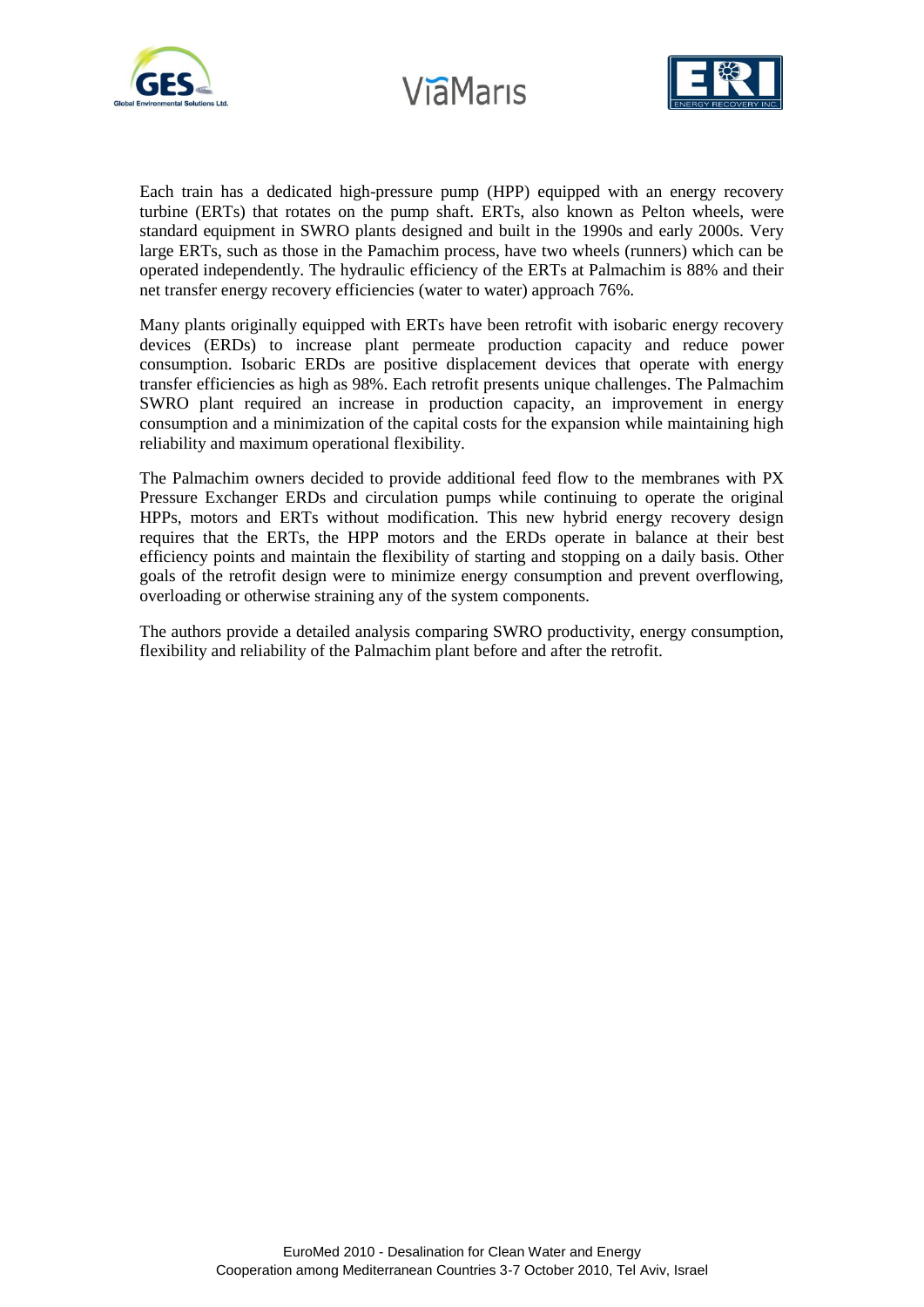





#### **General information.**

The Palmachim desalination plant is a BOO – Build, Own, Operate project for 25 years. The project was initiated by the Israeli government. The tender took place in 2002.

Shareholders:

- GES  $72%$
- Tahal 28%

The construction period for palmachim 1 was 2 years including commissioning.

Daily Production:

- Palmachim 1 up to 110,000 m  $3$ /day (30 million m  $3$ /year) Completed and commissioned May 2007.
- Palmachim 2 up to 40,000 m<sup>3</sup>/day (45 million m<sup>3</sup>/year) Completed and commissioned April 2010.
- Currently Total Daily Production up to  $150,000 \text{ m}^3/\text{day}$ Water quality requirements Main features:
- $\bullet$  70 mg/l CL-
- $\bullet$  0.4 mg/l Boron

Unique desalination plant features:

- Easy start-up and shut-down procedures (1-1.5 hour for the entire plant)
- Production can be adjusted according to electrical tariff.
- First pass permeate is adjusted according to quality (split mode).
- Second pass recovery 97-98%

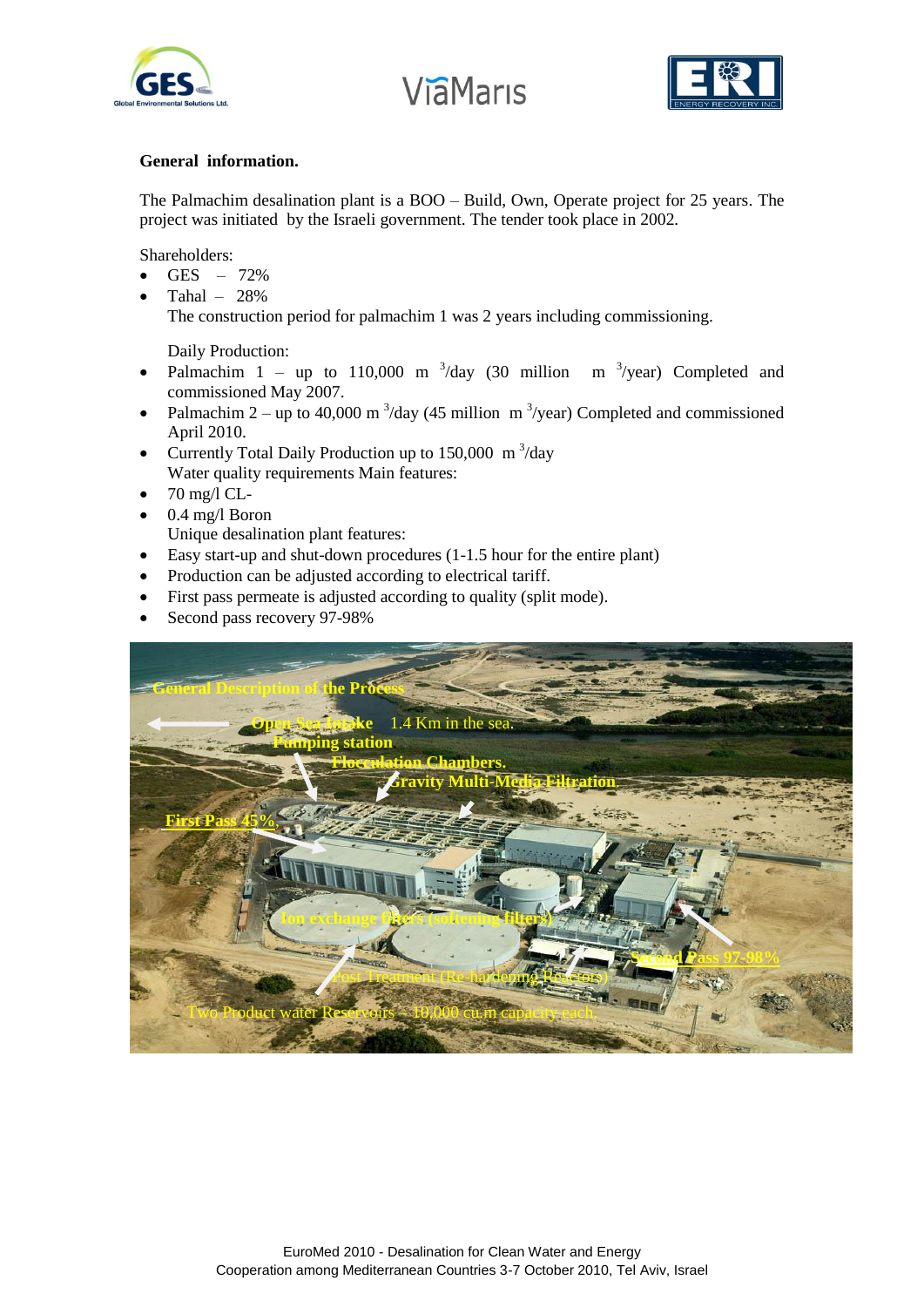



### I. **INTRODUCTION**

Reverse osmosis is a water desalination process used widely around the world. The osmotic pressure of a salt water solution is overcome with hydraulic pressure, forcing nearly pure water through a semi-permeable membrane and leaving concentrated reject behind. In seawater reverse osmosis (SWRO) systems, an operating pressure of 60 to 70 bar (870 to 1015 psi) is required. Even at these pressures, a maximum of approximately 50% of the available pure water can be extracted before the osmotic pressure becomes so high that additional extraction is not economically viable (1) . The rejected concentrate leaves the process at nearly the membrane-feed pressure. Efficient recovery of the pressure energy from this stream is essential for making SWRO desalination economically viable.

Membrane recovery rate is defined as the permeate flow rate divided by the membrane feed flow rate. A high recovery rate means a high process yield. However, in a desalination process, operation at high recovery results in higher average concentrate salinities in the membrane elements, higher osmotic pressures and higher membrane feed pressures compared to operation at low recovery. In addition, supersaturation of the concentrate at high recovery rates can result in scaling and high membrane flux can result in fouling. On the other hand, low recovery rate operation directly reduces process yield and can result in excess pretreatment and supplypumping expenses. Permeate recovery rate optimization, therefore, is a critical exercise for RO process design and operation (2). Because energy consumption and related CO2 emissions are by far the greatest environmental impact of a SWRO process, energy-efficient operation is important for minimizing greenhouse gas production.

The Palmachim Desalination plant was designed for maximum energy efficiency and operational flexibility. Comprised of large SWRO trains, it operates with highpressure pumps and energy turbines that approach maximum achievable efficiencies. Although it has operated reliably and well, the demand for product water from the plant has increased since startup. In addition, the plant operators were interested in energy consumption reductions available with new desalination equipment technologies. For these reasons, a two-phase retrofit of the plant was undertaken.

The first phase of the retrofit will involve adding isobaric energy recovery devices (ERDs), additional membrane vessels and pretreatment capacity to the existing system, increasing train capacity from about 18,960 to 24,800 cubic meters of permeate per day  $(m^3/day)$ . The second phase of the retrofit will involve adding additional ERDs, vessels and pretreatment and the removal of the existing energy recovery turbines (ERTs) or Pelton turbines to increase train capacity to about 40,400 m<sup>3</sup>/day. These retrofit designs and their associated benefits are discussed below.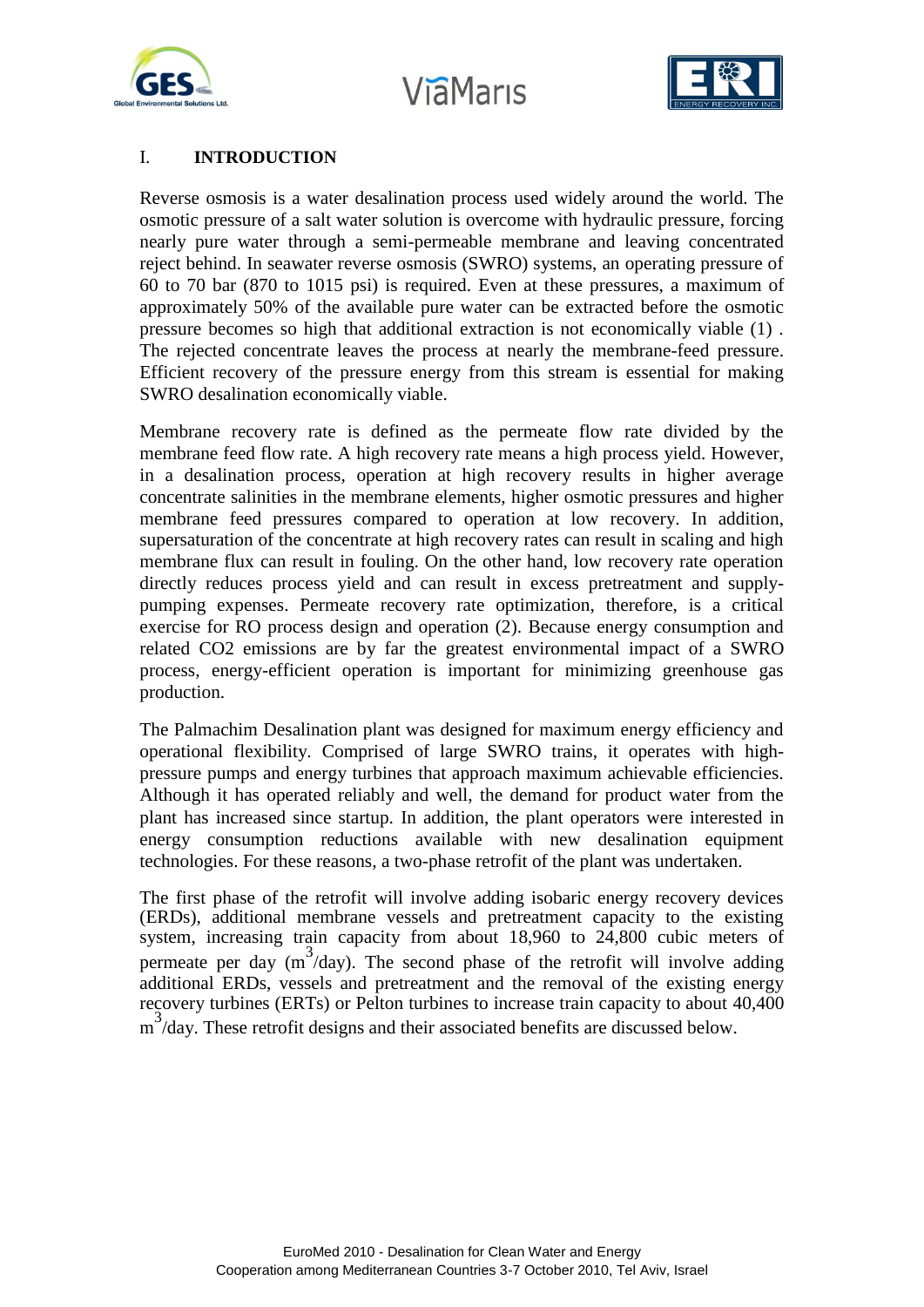



## **II. ORIGINAL ERT PROCESS**

The Palmachim Desalination plant is one of the largest SWRO desalination plants in Israel, originally design to produce 30 million cubic meters of permeate per year. Built by the Via Maris Desalination Ltd. consortium, the plant began operations in May 2007. Water produced by the plant enters the municipal supply for use in general domestic, industrial and agricultural applications.

## **2.1 Original SWRO Process Description**

The plant is fed eastern Mediterranean seawater from an open intake. The feed water has a salinity of up to 42,000 mg/L total dissolved solids. The feed water temperature varies seasonally from 17 to 32 degrees Centigrade. Pretreatment consists of multimedia and cartridge filters.

The SWRO portion of the plant consists of six (6) parallel trains, each with a dedicated feed booster pump, high-pressure pump and membrane array. Pressure is recovered from the membrane reject stream with energy ERTs mounted on the highpressure pump shafts. Spent reject is returned back to the sea by gravity. A simplified schematic diagram of one SWRO train is given as Figure 1.



Figure 1 - SWRO Train with Original ERT Design

The SWRO trains normally operate at just under  $16,000 \text{ m}^3/\text{day}$  but can produce up to 28,960 m<sup>3</sup>/day. The pumps produce 1,540 m<sup>3</sup>/hr at their best efficiency points and up to 1800 m<sup>3</sup>/hr. Their motors can take up to 1,980 kilowatts (kW) of power and deliver up to 1,920 kW of brake power. Very large ERTs, such as those in the Pamachim process, have two wheels (runners) which can be operated independently. Two wheels increase the capacity of the ERT. Each ERT turbine wheel can handle 375 to 475 m<sup>3</sup>/hr of reject flow. A photograph of an ERT is given as Figure 2 and figure 2A.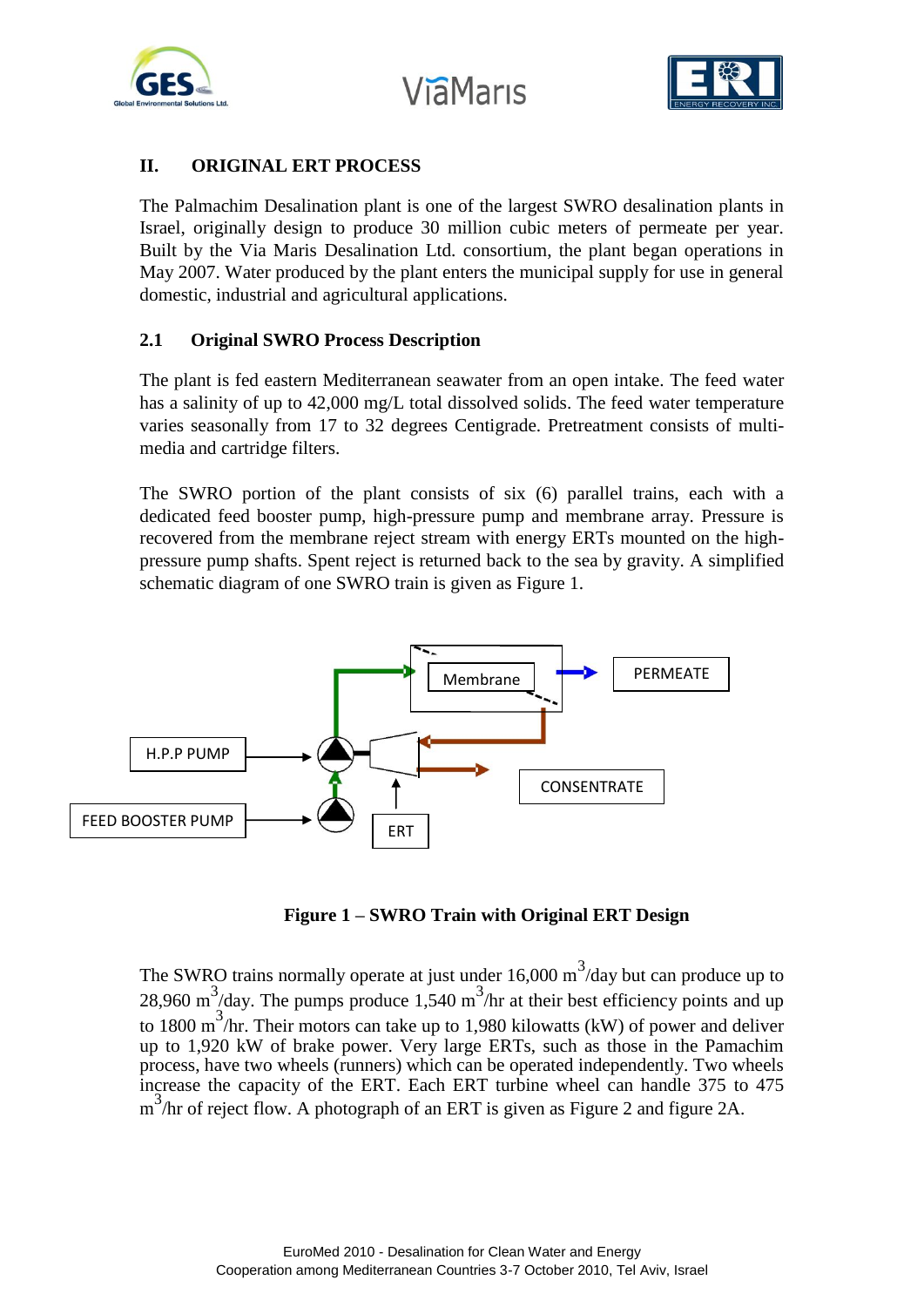





**Figure 2 – Palmachim Two-Runner ERT**



 **Figure 2 A– Palmachim train include ERT+MOTOR+HPP**

The large size of the pumps and ERTs contribute to their high efficiency. Designed to be operated with feed booster pumps, the high-pressure pumps have relaxed (increased) net positive suction head requirements which allows them to be designed for additional efficiency. As a result, the high-pressure pumps operate at up to 87% and each ERT wheel operates at up to 88% efficiency. This compares favorably to smaller pumps and ERTs which typically operate at less than 84% efficiency. The net transfer efficiency or water to water energy recovery efficiency is the product of the pump and ERT efficiency. The net transfer efficiency in the original SWRO trains is just over 76% at the best efficiency point making whereas the net transfer efficiency of a more typically- sized SWRO train is less than 70%. Palmachim is one of the most efficient ERT-based SWRO processes in the world.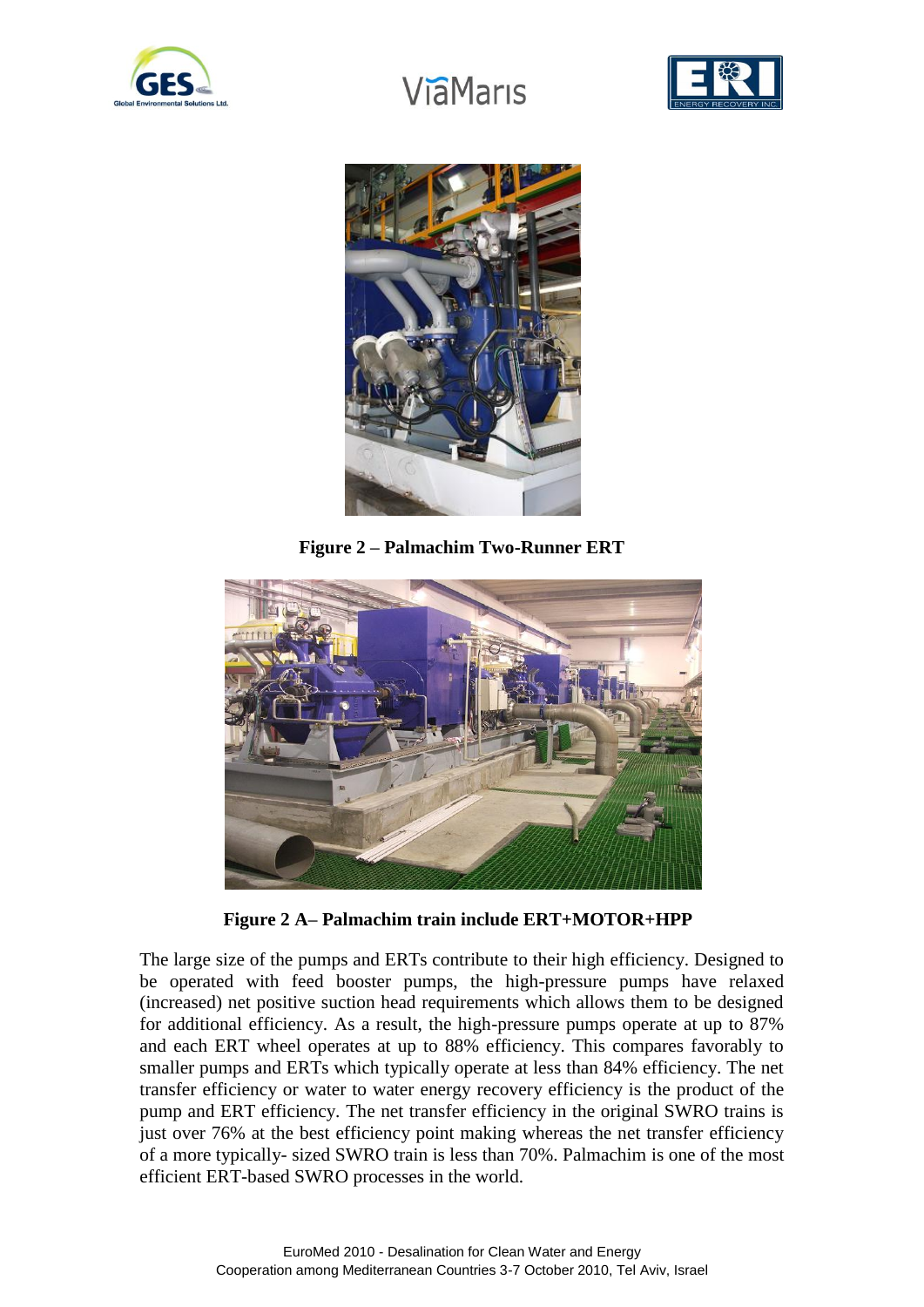



#### **2.2 Original SWRO Process Operation**

In addition to high efficiency, the SWRO trains are designed for flexible operation. The motors of the high-pressure feed-booster pumps are equipped with variable frequency drivers (VFDs) which can be used to vary the pressure at the pump outlets from 4 to 18 bar. This allows the output of the high-pressure pump outputs to be manipulated without large and expensive VFDs on their motors.The trains are easy to startup and shut down. The feed booster pumps partially pressurize the SWRO trains through the high-pressure pumps. This flow turns the turbines which result in additional pressurization (up to 40 Bar). The high-pressure pump motors are then engaged (using a soft starter). The result is a smooth, gradual pressurization achieved without a high-pressure control valve. Shutdown is similarly smooth.

Easy startups and shutdowns and variable operation give the plant's operators the flexibility to significantly adjust the plant's output and energy consumption. Electricity tariffs in Israel are significantly higher during the day than at night with a cost ratio of up to four to one. The plant's flexibility allows the operators to minimize energy consumption during the day when the power cost is high by shutting down up to 85% of the plant's capacity. In addition, the plant has proved to be highly reliable providing over 99% availability. For startup procedure note Figure 3.





#### **III. HYBRID ERT-ERD EXPANSION RETROFIT**

The demand for potable water in Israel has increased. The Palmachim plant sought a means to increase permeate production using its existing equipment without the undergoing a full expansion retrofit. In addition, the plant sought to maintain or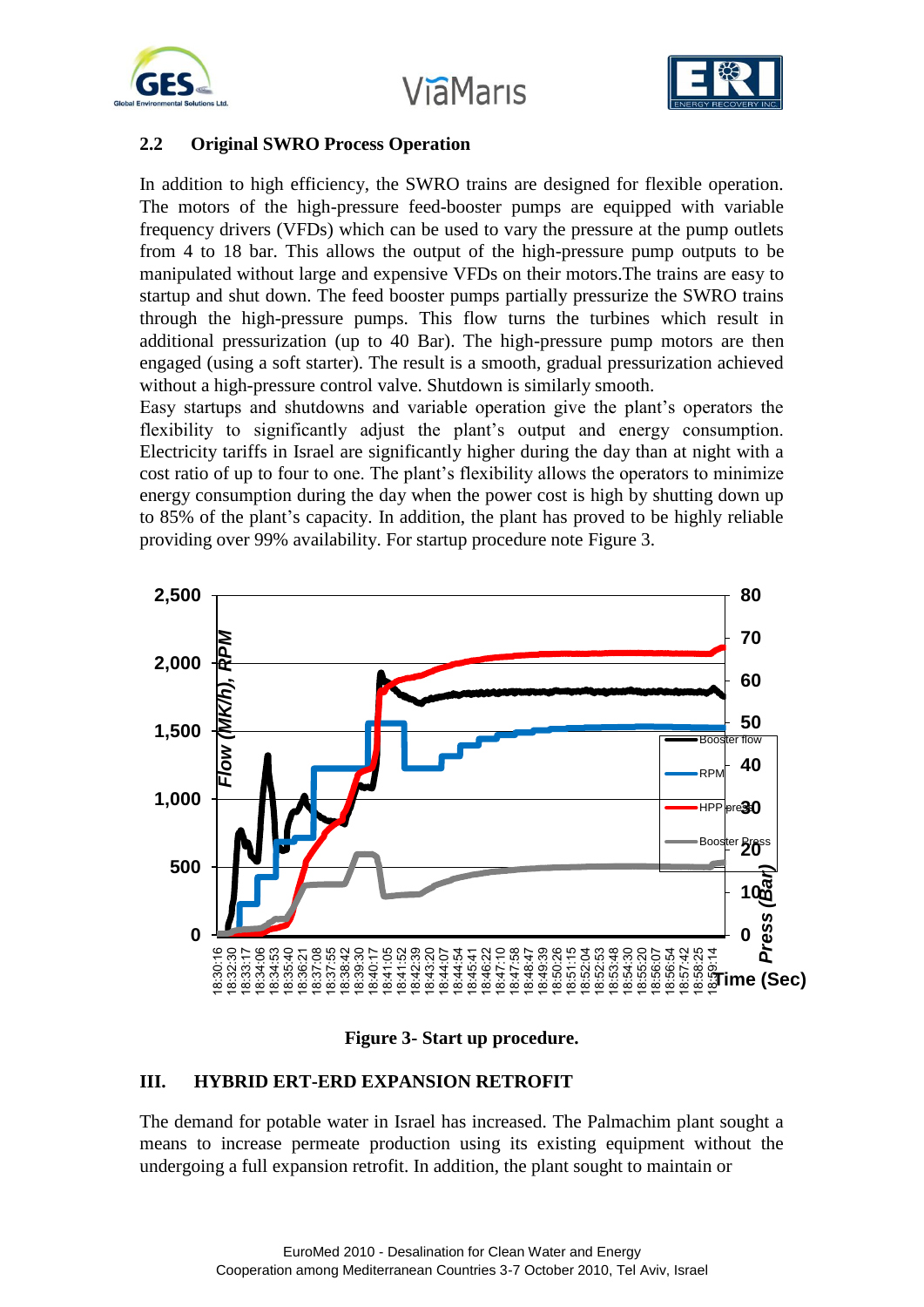



increase the operational flexibility it enjoyed with the original plant design. Therefore, the design team developed an innovative hybrid ERT-ERD retrofit scheme.

## **3.1 Hybrid Retrofit Process Design**

The hybrid ERT -ERD retrofit design uses the original pumps, motors and ERTs. Additional membrane pressure vessels are added to the original vessels, increasing the maximum permeate production capacity to 1,100 m3/hr from less than 800 m3/hr. Additional membrane feed flow is provided by an array of energy recovery devices (ERDs), an associated circulation pump and additional low-pressure pretreated water. This increases the flow rate of concentrated reject from the membrane elements accordingly and the additional reject flow is the high-pressure supply to the ERDs. The ERDs transfer the pressure of the reject stream to pretreated feed water. This stream joins the high-pressure pump output to feed the membranes. A schematic diagram of the process is given in Figure 4 and Figure 4A.



**Figure 4 – 4A SWRO Train after Hybrid Retrofit,** 

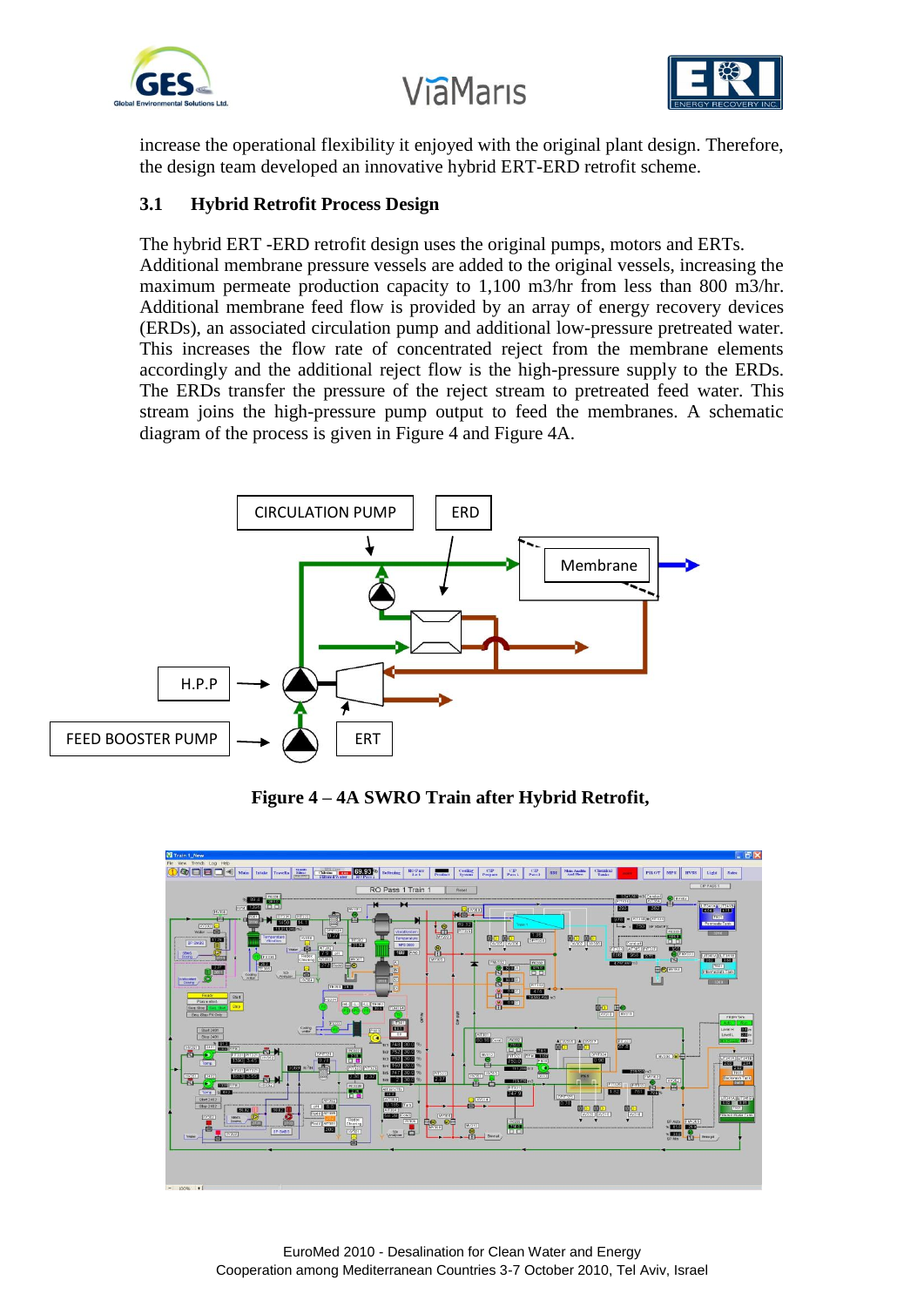



For ERDs, each SWRO train will be equipped with arrays of 14 PX's model PX-260 Pressure Exchanger devices. These are positive displacement isobaric devices in which pressure transfer occurs through direct contact between the high-pressure membrane reject and pressurized seawater. They operate at up to 98% pressuretransfer efficiency. Each PX-260 unit has a capacity of 41 to 59 m<sup>3</sup>/hr, providing a flow range of plus or minus 18% from the mid-flow rate or up to 31% turndown capacity from maximum flow. This flow range is greater than that of the ERTs which can be turned up or down 15% from their mid-flow rate when considering a "normal" operation conditions using all inlet valves of the turbine (considering working in efficient points). The capacity of each ERD array is up to 826 m3/hr. Therefore, they supplement the original membrane feed flow by up to 50%. This increases the SWRO train capacity to a maximum of nearly 26,000 m3/day.The footprint of the PX devices and circulation pumps is about 25 square meters. The ERD arrays are located above the existing piping system next to the HPP, on a "lifted balcony" and the installation requires minimal new civil work. Additional high-pressure piping is added to connect the ERDs and circulation pumps to the new membrane elements. Low-pressure pretreated water will be piped to the ERDs from the pretreatment system. The ERDs do not require or benefit from boosted feed pressure. Because of that the feed booster system remains dedicated to the high-pressure pumps and is not affected by the retrofit.

## **3.2 Hybrid Retrofit Plant Operation**

Startup with the hybrid retrofit SWRO process begins as was done before the retrofit, i.e start the booster pump, deliver all flow to the Pelton turbine , rotate the main shaft and increase pressure up to 40 Bar and then started the HPP.

Only after the HPP works and desalinated water are being produced than the ERD system is started up.

Low-pressure feed water is supply to the ERDs (low pressure loop). Next the ERD circulation pump is started up in parallel to throttle the flow to the turbine by shutting down two turbine nozzles (High pressure loop). The circulation pump being control by a VFD allows maintaining adequate flows through the ERT system.

After one inlet valve per ERT wheel is shut down the electric motor will supply the required power to the high-pressure pumps. The procedure is simple to execute and provides a smooth startup as achieved with the original design. Shutdown is the same procedure in reverse.

This procedure allows the plant operators to shut down the ERD system whenever require and move back to ERT mode by pressing a button. This capability increase the availability of the system and allow maintaining the system without the need to shut down the whole train.

In the retrofited Palmachim plant, membrane recovery can be adjusted by changing the feed booster pump speed, or by changing the speed of the ERD circulation pump. This gives the plant operators the flexibility to change the plant operation according to needs (water conditions change or the cost of power changes). However, there are some practical limits to recovery variation as shown in table 1.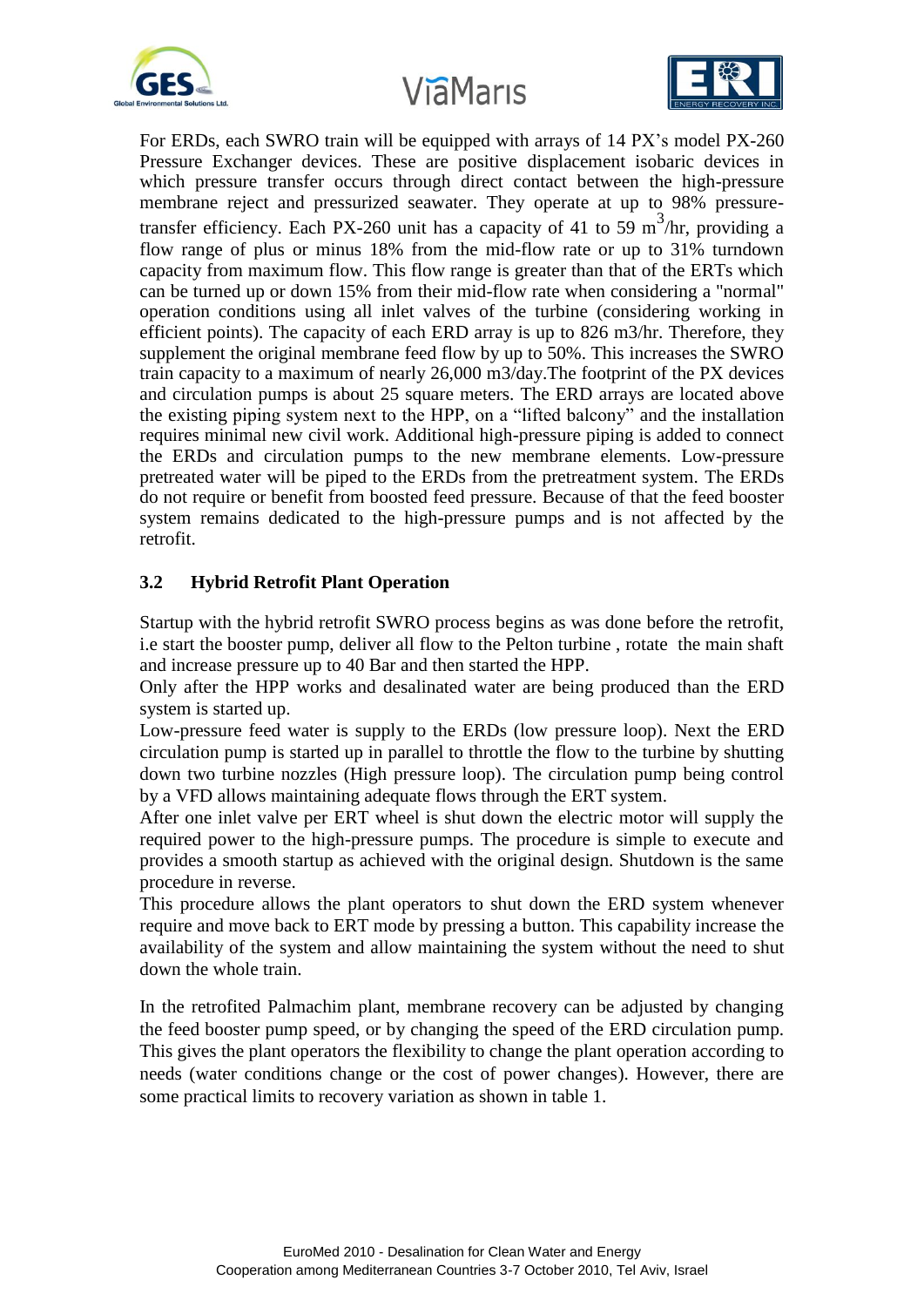



| Permeate | Min<br>$\%$ | Max %    | Limiting<br>factor<br>low | Limiting<br>High<br>factor |  |
|----------|-------------|----------|---------------------------|----------------------------|--|
| flow     | recovery    | recovery | recovery                  | recovery                   |  |
| m/3/h    |             |          |                           |                            |  |
| 950      | 42.2        | 49.0     | Max flow allow to ERT     | Min flow allow to ERD      |  |
|          |             |          | & Turbine                 | $&$ Turbine                |  |
|          |             |          |                           |                            |  |
| 1000     | 42.0        | 49.0     | Main motor capabilities   | Min flow allow to ERD      |  |
|          |             |          |                           | & Max working Pressure     |  |
|          |             |          |                           | to the membranes           |  |
| 1050     | 44.5        | 47       | Max flow allow to ERT     | Main motor capabilities    |  |
|          |             |          | Turbine & Main<br>&       |                            |  |
|          |             |          | motor capabilities        |                            |  |

#### **Table 1: limiting factors for different recovery rates.**

Membranes are TORAY 820 C Seawater Temperature 29C. Min flow to ERT 415 m<sup>3</sup>/h (One runner). Max flow to ERT 475 m<sup>3</sup>/h (One runner). Min flow to ERD 574  $\text{m}^3/\text{h}$ . Max flow to ERD 826  $\text{m}^3/\text{h}$ . Max power output of the motor 1950 Kw/h.

In Table 1 the maximum achievable recovery rate (when the high flow points are considered), is mainly dominated by the membrane performance. High flow membranes that require lower pressure will allow the modified train to move off the boundaries mentioned, i.e. to increase recovery and reduce energy consumption further more. Production is limited by the capacities of these ERD & ERT. It should be noted, however, that a range of 42 to 50% recovery is relatively wide and sufficient for all of the plant's operating requirements.

The SWRO specific energy consumption is the power consumed by the feed booster, high-pressure pump and circulation pump divided by the permeate flow rate. In the Palmachim plant, the estimated specific energy consumed by the original ERT SWRO process in the production of 790 m3/hr of permeate as a function of recovery rate is illustrated with the Blue (upper) data set in Figure 5. This is compared with the expected energy consumption by the hybrid process as a function of recovery rate illustrated with the blue (lower) data set in Figure 5.



**Figure 5 –SWRO Specific Energy Consumption ERT VS Hybrid system as measured in Palmachim.**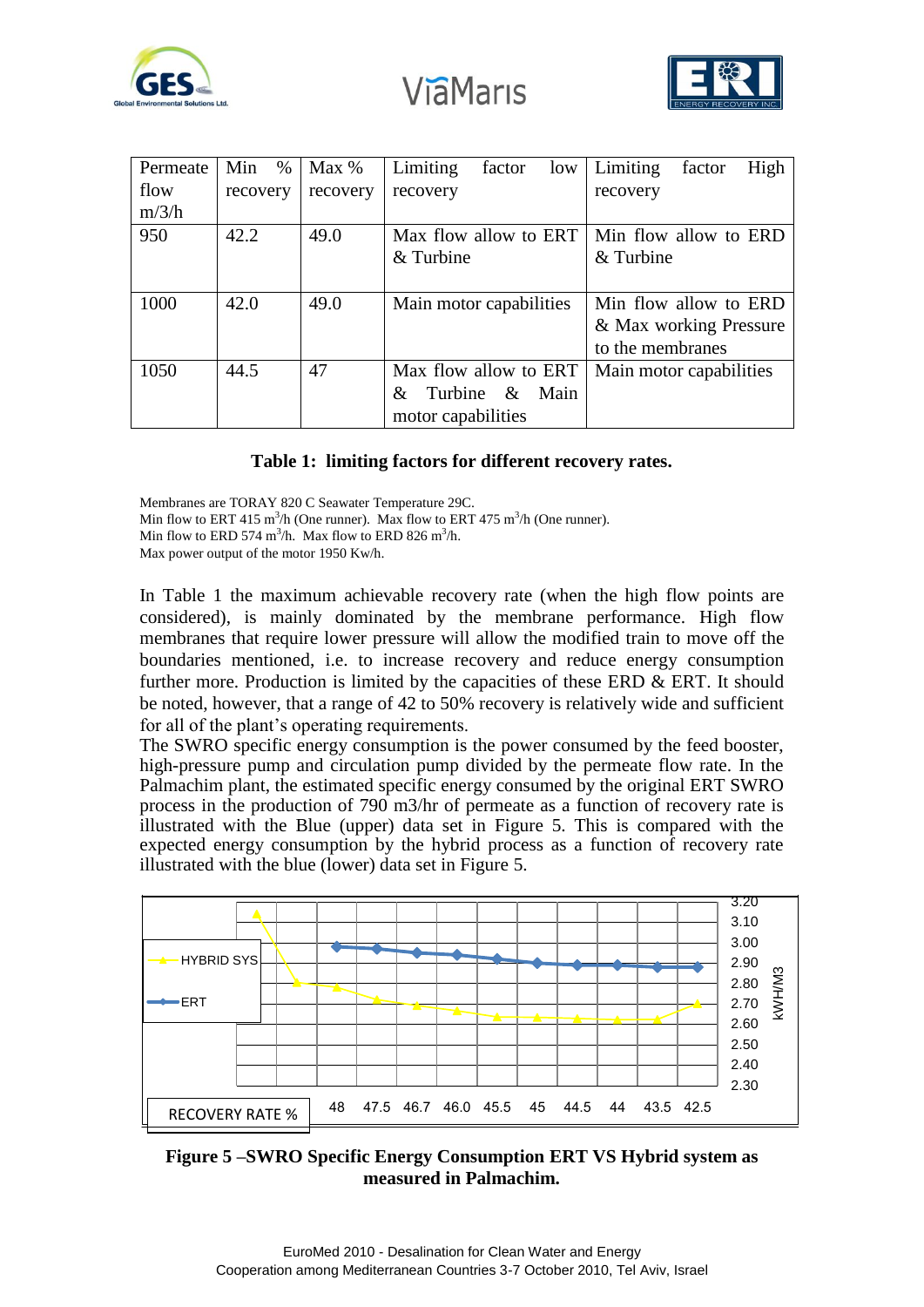



The specific energy consumption of the hybrid process is lower than that of the original process because of the higher efficiency of the ERDs. At recovery rates of 47% and up the savings by the Hybrid design get smaller in compare to the ERT design. This phenomenon occurs because in high recovery rates there is a need to minimize the flow through the ERD system while there is still a requirement for power from the Turbine. This shifts the energy recovery duty from the ERDs to the less efficient ERT and increasing the specific energy consumption.

| Design                                                             | Max<br>Permeate<br>Capacity<br>$m^3$ /day | Max H.P.P<br>motor power<br>kw | Specific<br>energy<br>$kWh/m^3$ | CO <sub>2</sub><br>Emission<br>$(g/m^3)$ |
|--------------------------------------------------------------------|-------------------------------------------|--------------------------------|---------------------------------|------------------------------------------|
| Original design                                                    | 18,960                                    | 1540                           | 2.91                            | 286                                      |
| Hybrid retrofit                                                    | 25,680                                    | 1920                           | 2.7                             | 265                                      |
| Full retrofit (include new<br>motor and 65 % more<br>membrane area | 40,400                                    | 3000                           | 2.38                            | 233                                      |

## **3.3 Improved Process Performance**

### **Table 2 – Retrofit SWRO System Performance.**

A comparison of the performance of a single SWRO train at 45% recovery before and after retrofit is shown in Table 2.

45% recovery is estimated to be the optimum recovery rate for the plant. Also shown in Table 2 are performance figures for a full retrofit to be discussed in the following section. In the comparison, the same high-pressure pump flow rate was assumed in all cases.

The data in Table 2 show that the hybrid retrofit increases permeate production by up to 35%. It also shows that specific energy consumption after the hybrid retrofit was estimated to reduce by about 8% from the original design. The actual reduction ranges from 7% to 11% at recovery rates between 42 and 49%. The estimated specific  $CO<sub>2</sub>$ emissions will reduce in proportion to the specific energy reductions. Not quantified in the analysis are the greenhouse gas emissions saved by expanding the plant within its current footprint rather than constructing new civil works, see pictures of the retrofit as figure 6 and 6A.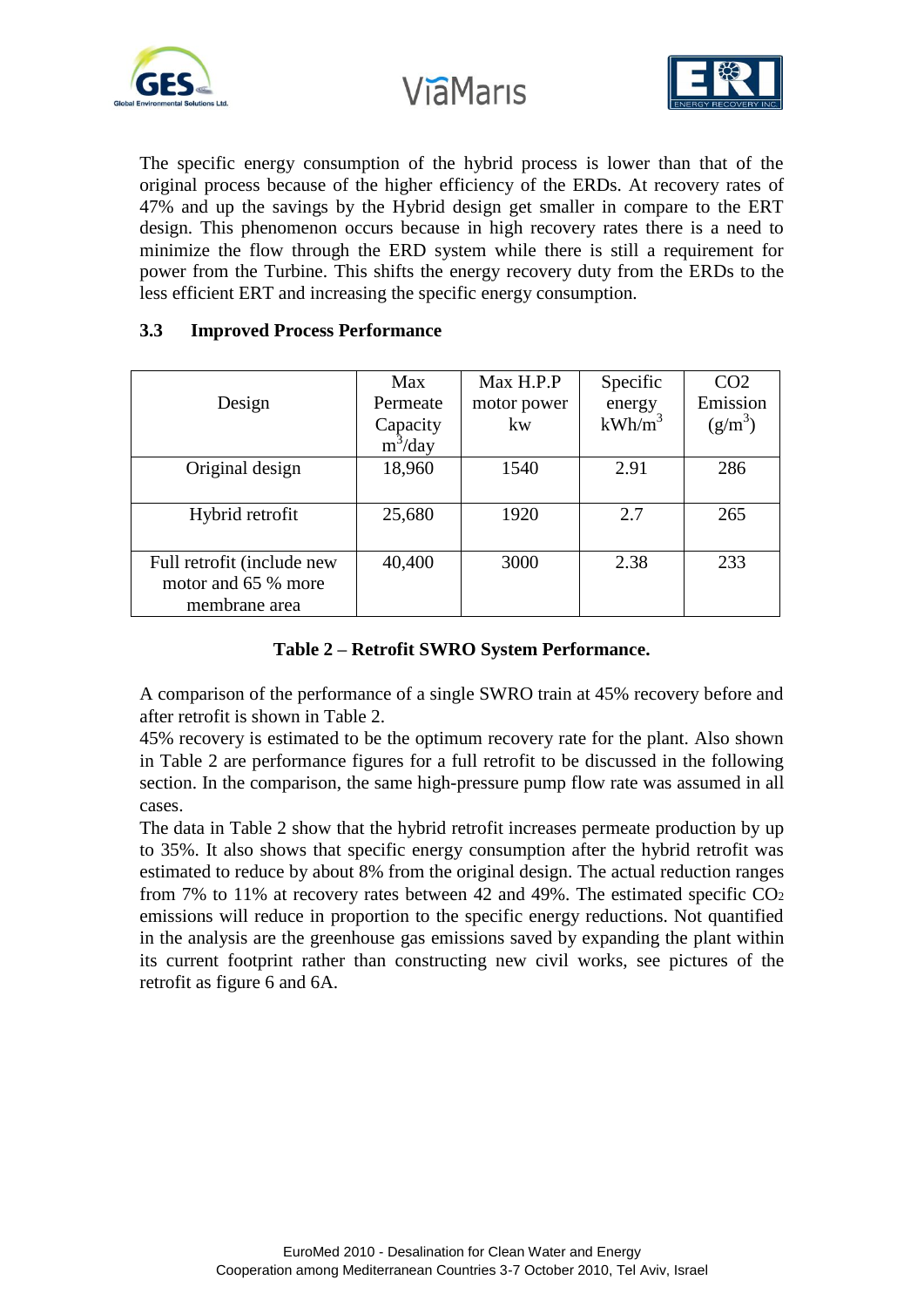





**Figure 6 ERD during installation.**



**Figure 6A ERD "Second floor" above H.P piping.**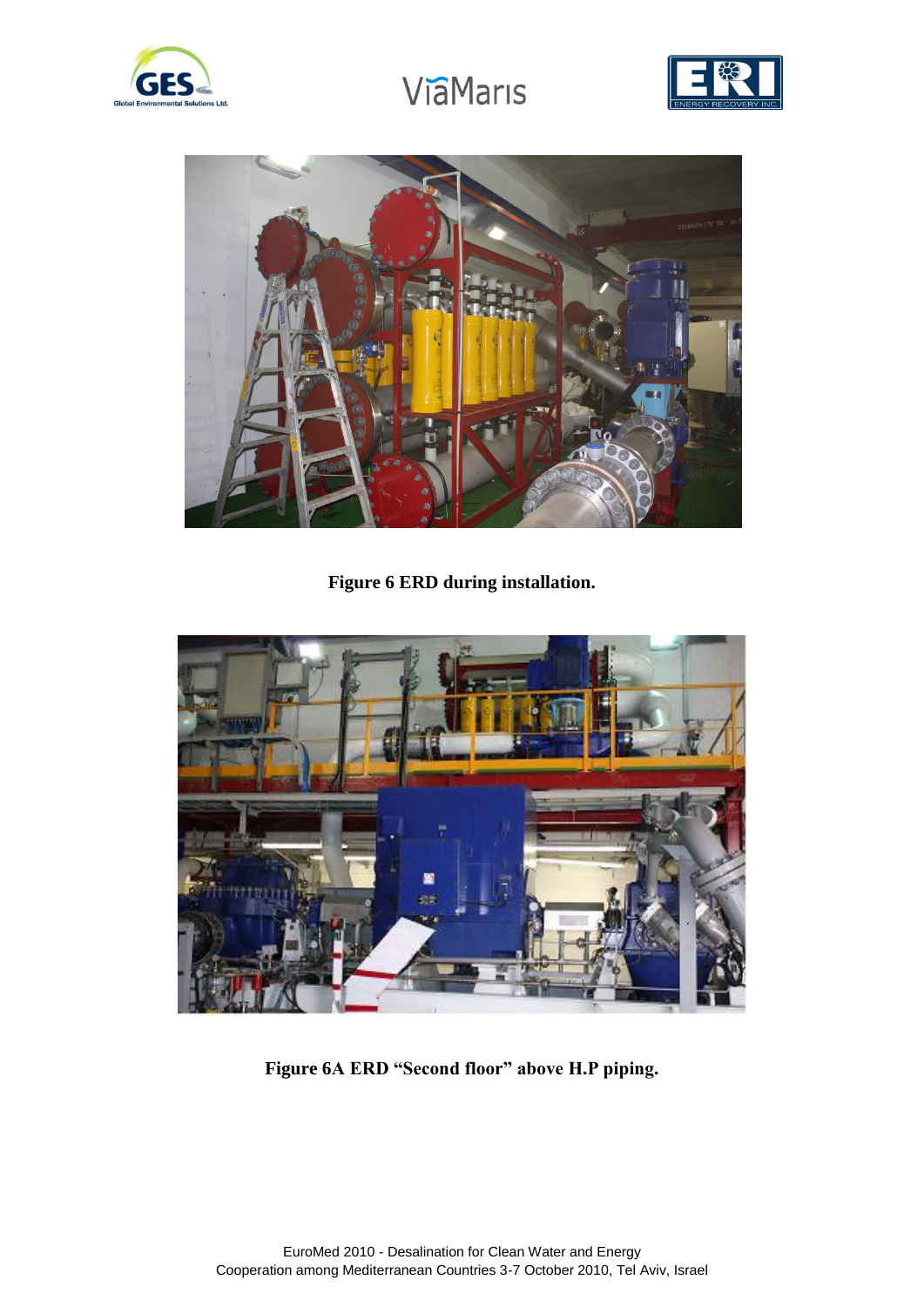





## **IV. FULL EXPANSION RETROFIT**

While the hybrid retrofit meets the design goal of increasing production and decreasing specific energy consumption with minimal modification of the existing system, a greater production increase and energy savings can be achieved with a full retrofit. In a full retrofit of an ERT-based SWRO process, the turbines are removed altogether. The resulting process, which is a standard isobaric ERD design (3), is illustrated in Figure 7.



 **Figure 7 – SWRO Train After Full Retrofit.**

A full retrofit makes use of the original high-pressure pump, however, the motor must either be of sufficient size to handle the full load of the pump without assistance from the turbines or be replaced with a larger motor.; In the Palmachim plant a second motor will be coupled to the main motor instead of the turbine to provide 3 MW/h to the H.P.P . Sufficient new ERD (total of 38 per train), and second circulation pump of the same type will be installed together with supplemental membranes, pretreatment capacity and post-treatment capacity.

Although the high-pressure pump flow rate is the same in the full retrofit as in the original design, the membrane feed flow is increased by about 130% or by a factor of 2.3 compared to the original design. Production can be comfortably increased by factor of 2.2 compared to normal operation of the original design or to a daily output rate of 40,400 m<sup>3</sup> per train or 88 million m<sup>3</sup> per year for the plant. A full retrofit saves significant energy compared to the original design because the additional membrane feed flow requires very little additional energy input. As illustrated in Table 1, a full retrofit is estimated to reduce specific energy consumption by 18%.

## **V. ENVIRONMENTAL SUSTAINABILITY**

SWRO process retrofits offer the opportunity to increase permeate production with minimal new equipment and construction. High-efficiency isobaric ERDs are available with sufficiently small footprints to be integrated into existing process layouts. As illustrated by the Palmachim retrofit, even large, energy-efficient plants operating with state-of-the-art ERTs can reduce energy consumption on a per-unit-